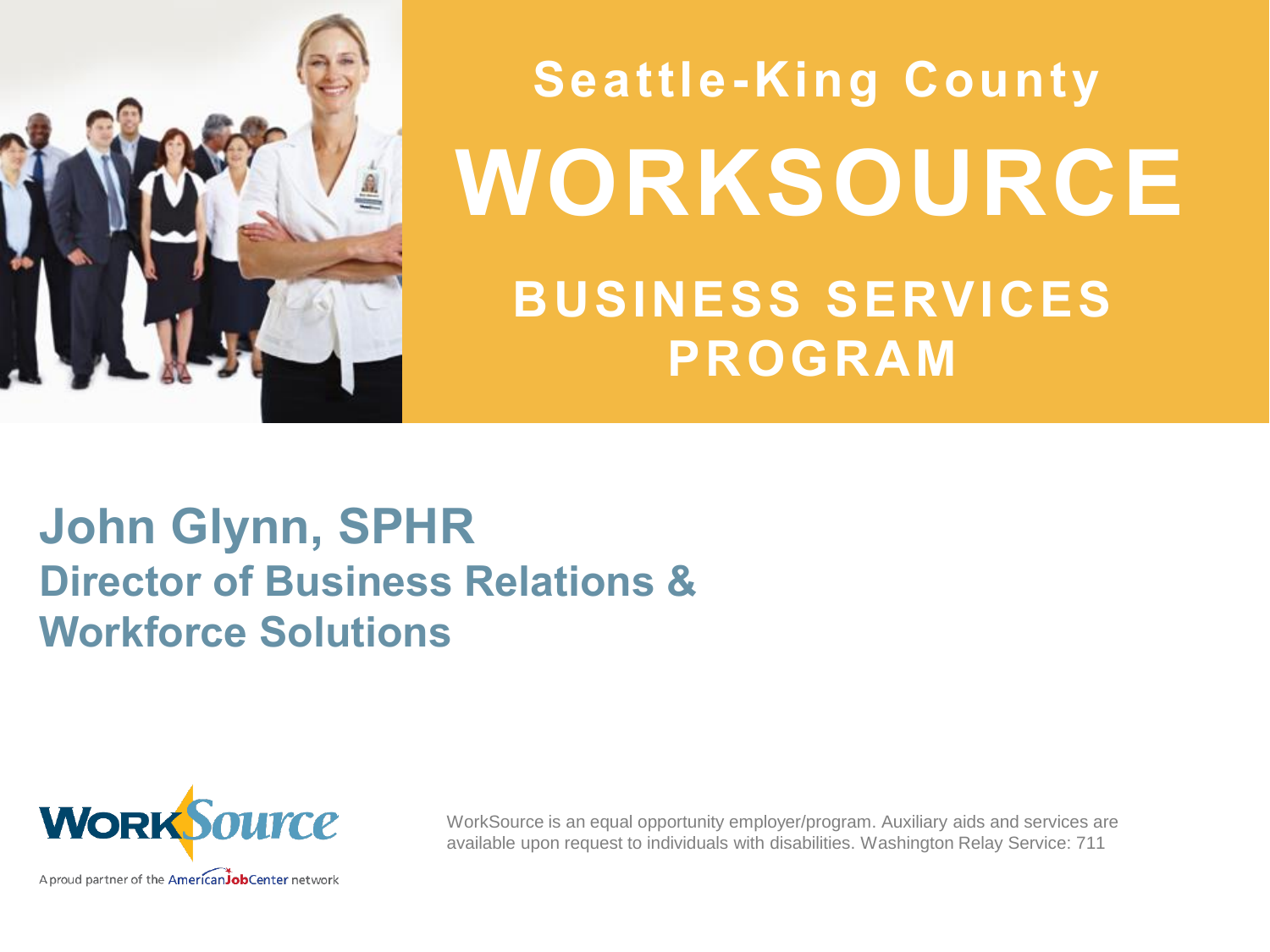

# **WORKSource**

A proud partner of the American Job Center network

# *What to expect?* **Goals for Today**

- **1. What is "WorkSource"?**
- **2. How can they help me?**

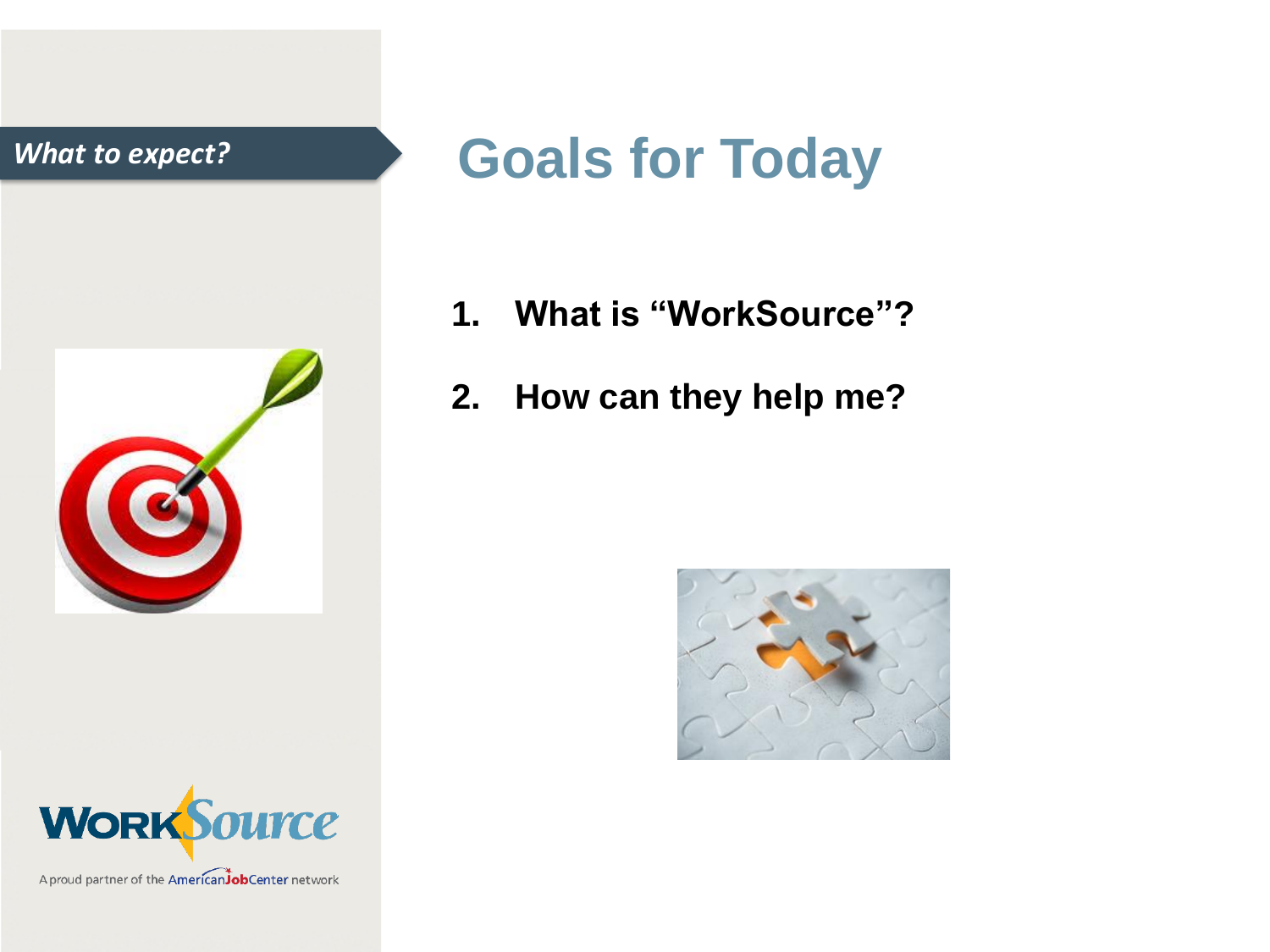### *What is WorkSource?*





A proud partner of the AmericanJobCenter network

# **What it is not?**

- **A Private Staffing Firm**
- **The Unemployment Office**
- **A Business Entity**
- **A Single Organization or Government Agency**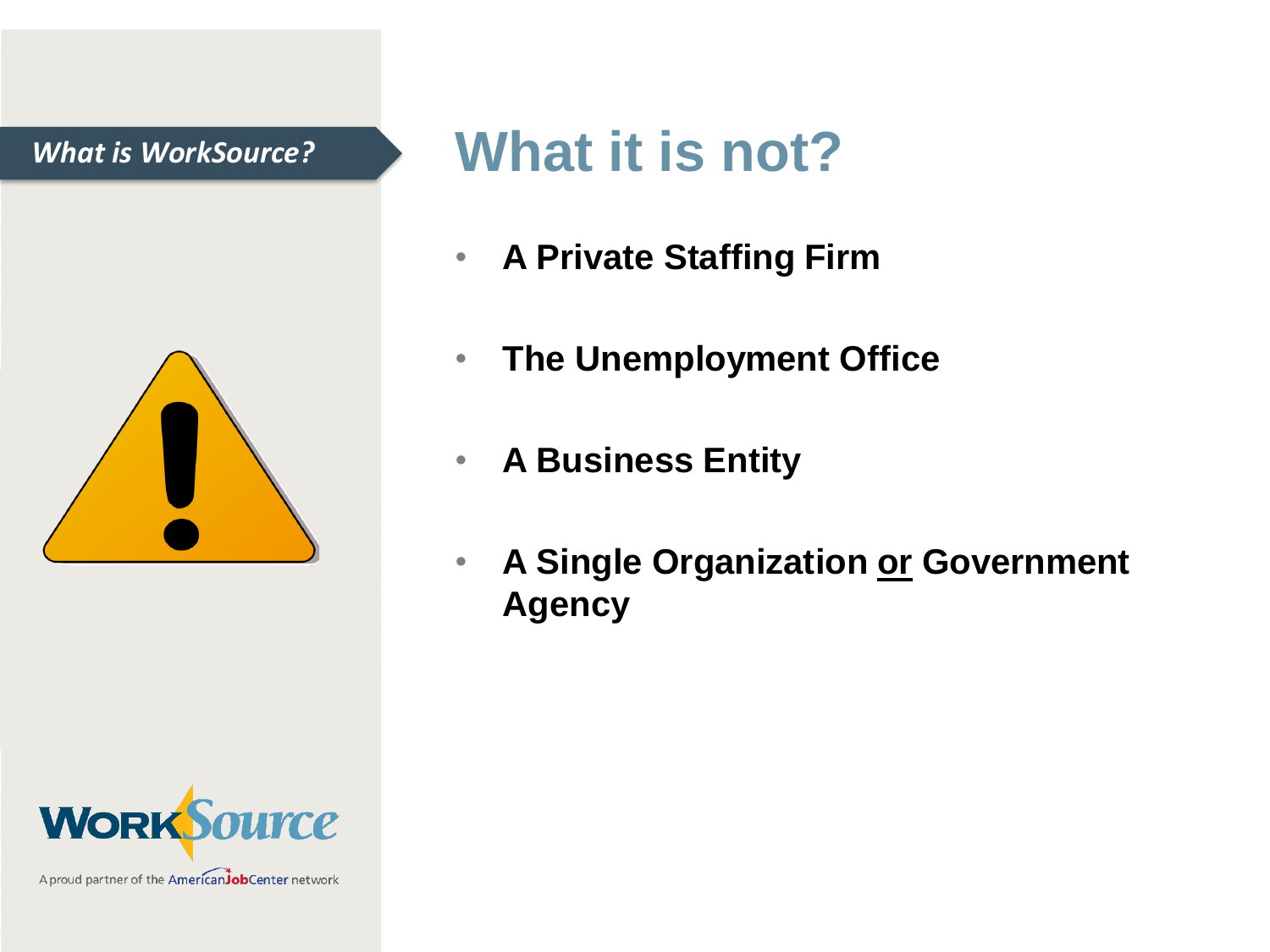*Public Workforce System*



A proud partner of the AmericanJobCenter network



# **What it is**

**WorkSource®** is part of the greater public workforce system with a **consortium** of partners from Government, Education and Community Based Organizations joining together under the WIOA Act to provide services and support within the "Public Workforce System."

The **Public Workforce System**, as defined by the US Department of Labor, is a **network** of federal, state, and local government-funded agencies and programs that provide services to workers, job seekers, and employers "to support economic expansion and develop the talent of our nation's **workforce**."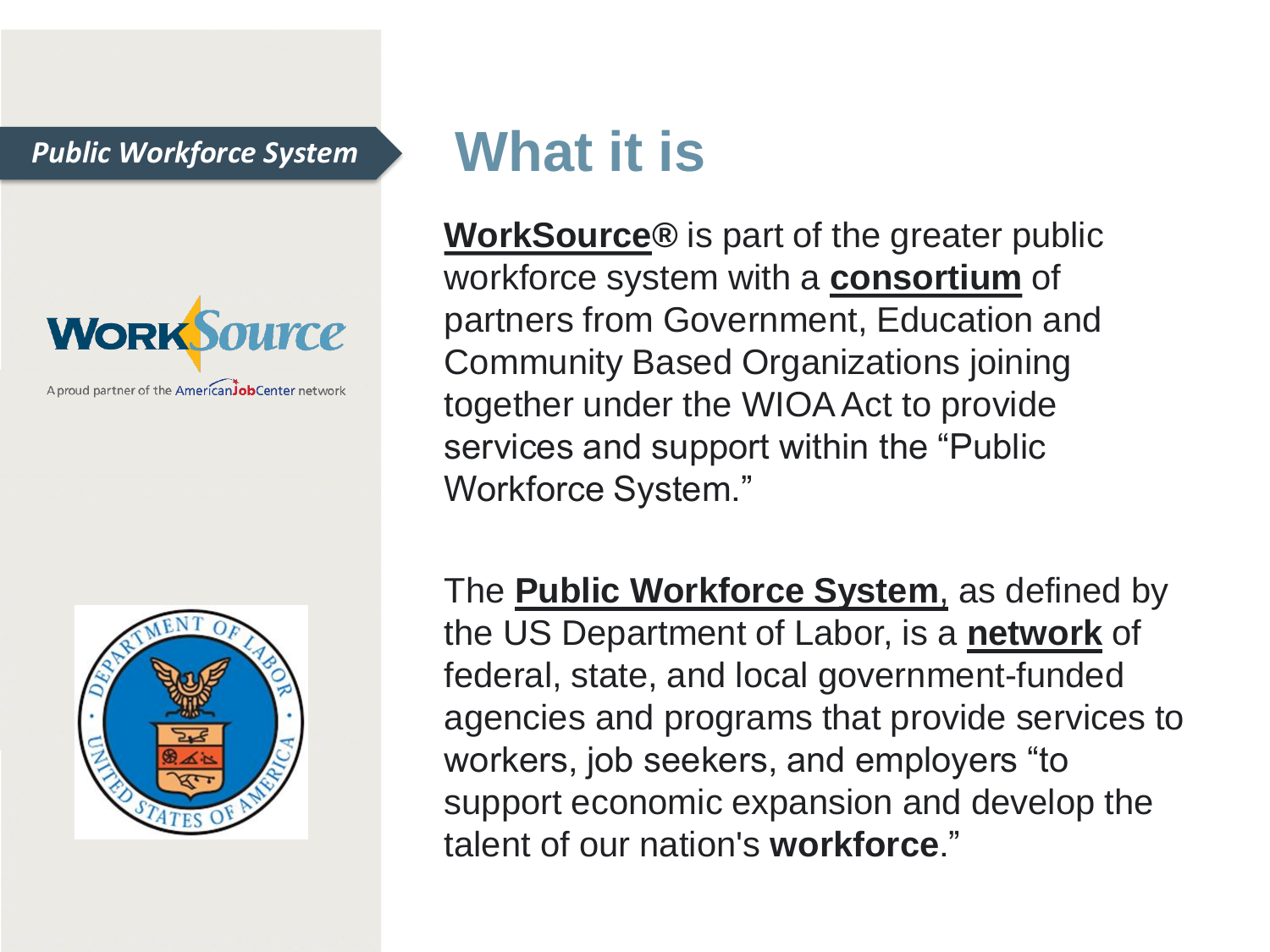





# *What is WorkSource?* **Framework: Federal**

### **Workforce Innovation & Opportunity Act (WIOA)**

- The Workforce Innovation and Opportunity Act signed on July 22, 2014, is a United States public law that replaced the previous Workforce Investment Act of 1998 as the primary federal workforce development legislation to bring about increased **coordination** among federal **workforce development** and **related programs.**
	- ➢ The **U.S. Department of Labor (DOL),** in coordination with federal partners at the **U.S. Departments of Education (ED)**  and **Health and Human Services (HHS),** collaborate to provide information and resources for states, local areas, nonprofits and other grantees, and other stakeholders.
	- ➢ [www.dol.gov/agencies/eta/wioa/about](http://www.dol.gov/agencies/eta/wioa/about)

### **National Framework: U.S. DOL**

- ➢ Taxpayer Funded: No Costs
- ➢ Top-Down Model: Federal > State > Local
- ➢ Focus: Business and Job Seekers (Targeted Populations)
- ➢ Programs: DOL Employment & Training Administration
- ➢ Compliance: OFCCP, VEVRAA & EEO
- Site: [www.dol.gov/agencies/eta/program-areas](http://www.dol.gov/agencies/eta/program-areas)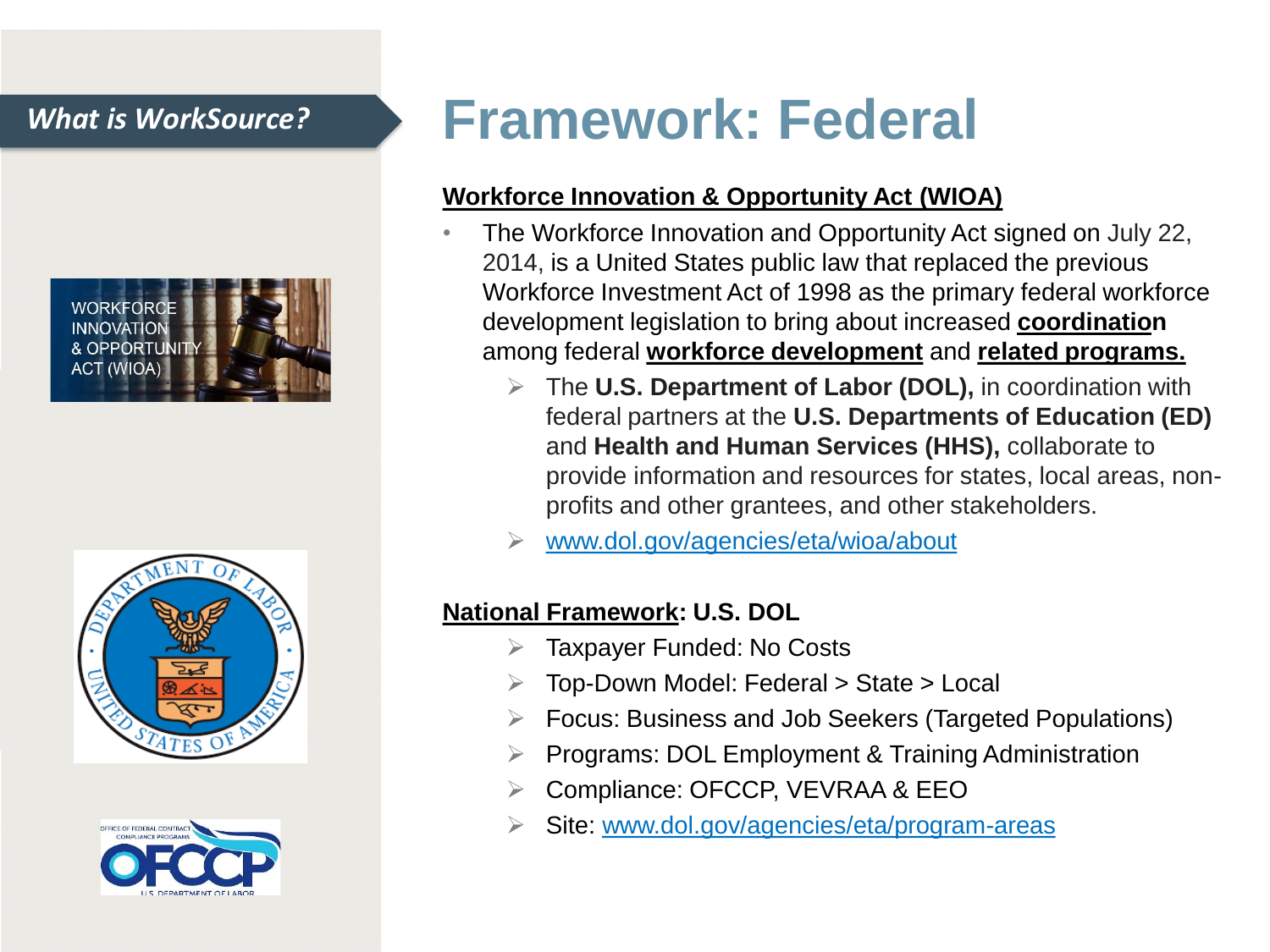### *Framework*



America<sup>\*</sup>s**Job**Center of California<sup>sм</sup>







# **Overview: Fed / State / Local**

#### **National Overview**

- ➢ **One Stop System:** "All Services Under One Roof"
- ➢ **No Cost to "Use":** Publicly Funded/Leveraged Resources
- ➢ **Customers:** Employers & Job Seekers (Targeted Populations)
	- ➢ Job Seekers: Underserved Populations (14 WIOA)
		- ➢ Youth (16-24), Veterans, Immigrant & Refugees, Disabilities, Justice Involved, Dislocated Workers, etc.
- ➢ **Programs:** Currently 21 Program Areas
	- ➢ **American Job Centers (Physical Locations)**
		- $\checkmark$  All 50 States (50 Different Names)
		- ✓ Career One Stop (Online) [www.careeronestop.org](http://www.careeronestop.org/)
		- $\checkmark$  Fed Required Programs (Veterans and UI)
	- ✓ **Others:** Apprenticeship, Layoffs, Trade Adjustment Assistance and Work Opportunity Tax Credits.

### **State & Local Overview**

- ➢ **Design/Plan:** Workforce Board
	- ➢ [Workforce Training and Education Coordinating Board](http://www.wtb.wa.gov/)
- ➢ **Plan:** [WIOA State Plans](https://wioaplans.ed.gov/)
	- ➢ **"WorkSource":** Our WA "American Job Center" Brand
	- ➢ Mix of Fed Required and State Added Programs (i.e., Job Skills)
- ➢ **Execute:** 12 Workforce Devolvement Councils (WDC's)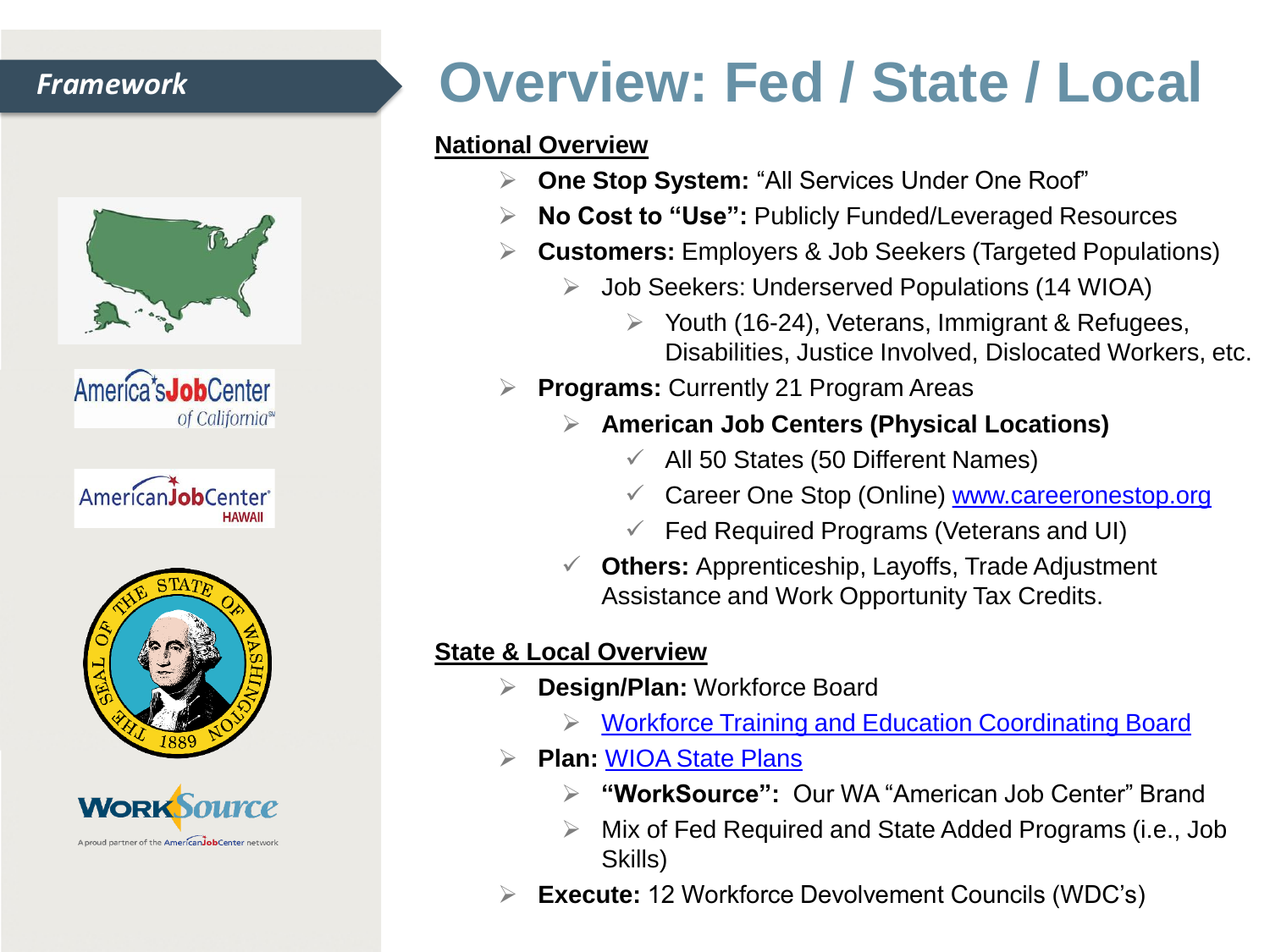





## *Business Support (State)* **WA State: Business Customer**

### **12 Workforce Development Areas (WDAs)**

- ➢ Each WDA has a Workforce Development Council
- ➢ They oversee an area and its "WorkSource" system.
- ➢ Also, Non-"WorkSource" Grants & Private Funding
- ➢ A WDA can be Single County or Multi-County.
- $\triangleright$  A WDC Board is made up of Business, Labor, Training/Education, Community Based Organizations and State/Local Govt.
	- ➢ Chief Local Elected Official(s) (CLEO)
		- $\triangleright$  Mayor & King County Executive

## **All 12 Areas have a "Business Services Program"**

- $\triangleright$  A dedicated staff to assist Business
- ➢ Sometimes different "Business Service Program" providers
	- ➢ WDC Staff, Contractor or ESD
	- ➢ "Program Staff and Name" "Business Solutions"
- ➢ Centered on Business Workforce Recruiting, Retention and Reductions
- ➢ Consulting, Navigating and Serving them using available Tools & Resources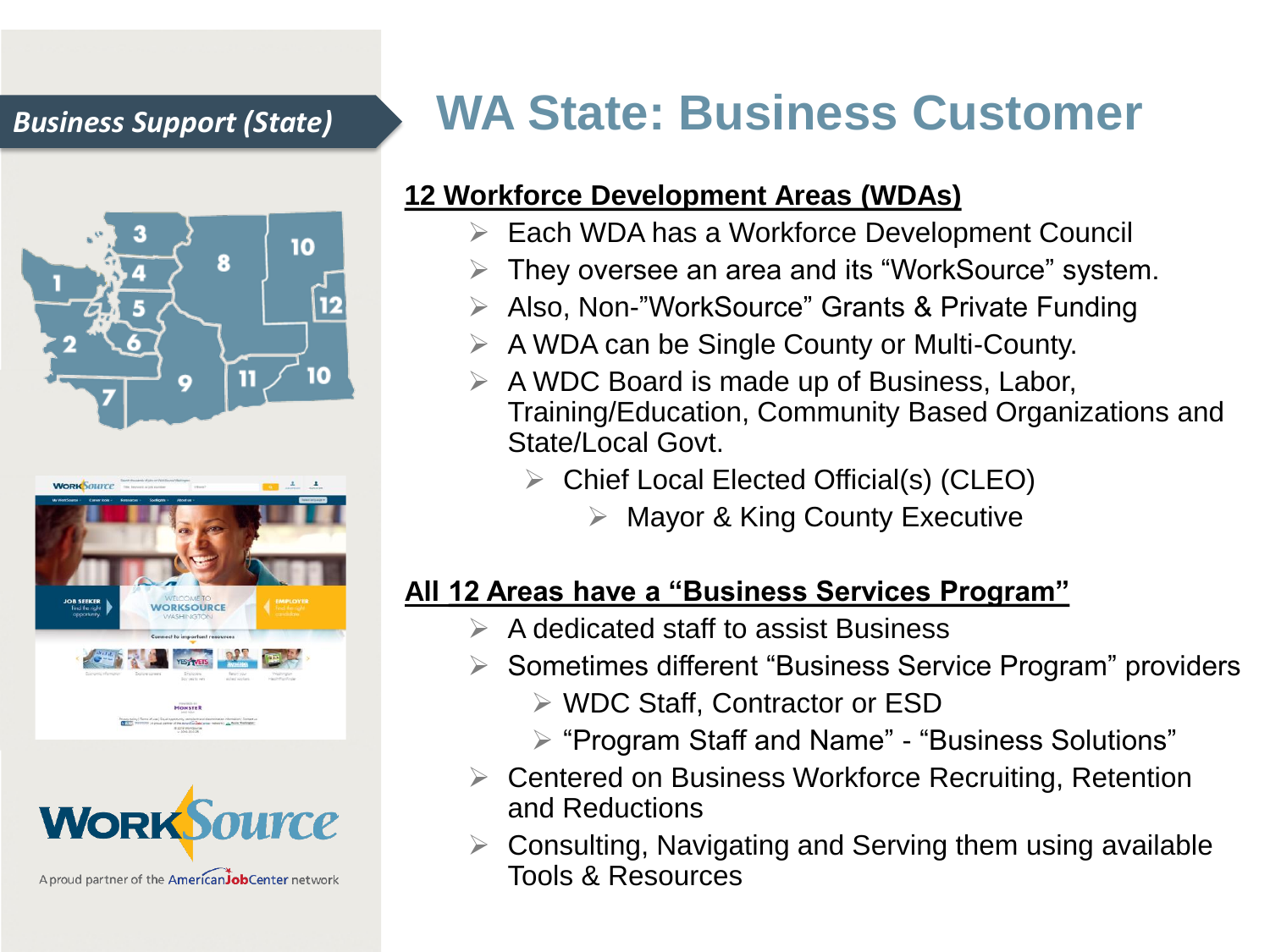



# **Seattle-King County Structure & Support (Business)** *Business Support (Local)*

### **Workforce Development Council of Seattle-King County (WDC)**

- ➢ **Nonprofit /Grant-Making Organization:** Focused on workforce and training programs.
- ➢ **Oversee local "WorkSource" system**
- ➢ **"Direct" WorkSource Partners**
	- ➢ **2 WS Centers** (ESD) Multiple Partners "under one roof" (DSHS, DVR, etc.)
	- ➢ **5 WS Affiliates** (YWCA, SSCC, ESD and King Co.)
	- ➢ **40+ Connection Sites** (All Community/Tech Colleges, Goodwill, Hopelink, etc..)
- ➢ **Direct" vs "Indirect" Partners**
	- ➢ Other CBO's serving underserved populations (United Way, etc.)

### **Seattle-King County WorkSource Business Services Team**

- ➢ **Tailored To Seattle-King County**
	- ➢ Geography and Volume of "Costumers"
	- ➢ Local WorkSource Microsite > [www.worksourceskc.org](http://www.worksourceskc.org/)
	- ➢ Our Business Team has "worksourceskc.org" emails

### ➢ **5-Person Business Team by Workforce Support Area**

- ➢ Director
- **Communications**
- ➢ Events
- ➢ Workbased Learning & Career Pathways
- ➢ Layoff Aversion & Support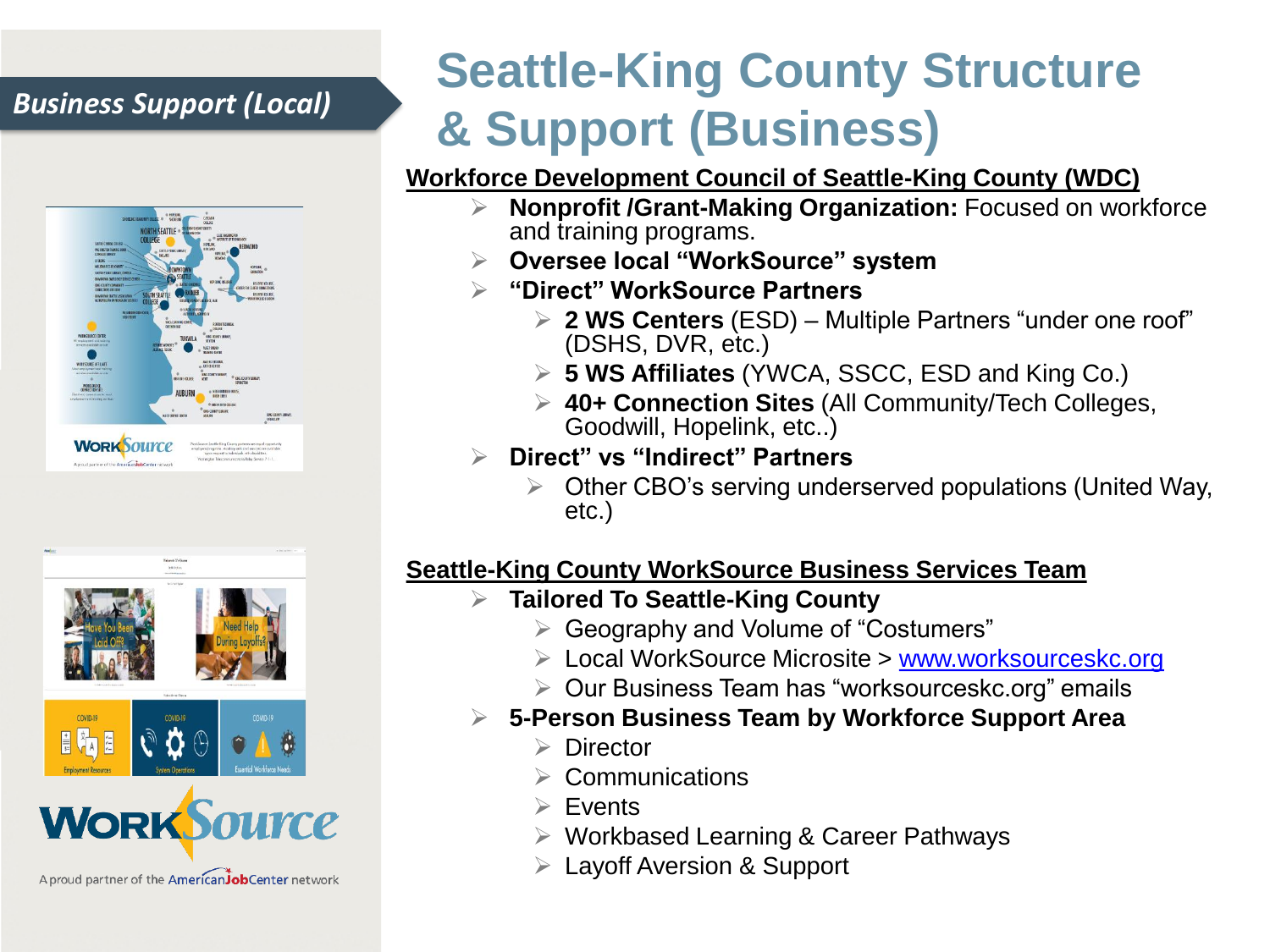### *Business Customer*





A proud partner of the AmericanJobCenter network

## **Seattle-King County "Business as our Customer"**

**90,000+** Businesses In King County w/ 1.4 Million Employees (2019)

- **20** Recognized Industries/Sectors (NAICS Codes)
- **Large: 500+ Employees** 
	- 247 Businesses w/ 500,000 Employees
	- Avg. 2,024 per with **36% of total workforce**

#### • **Med: 100-499 Employees**

- 1,739 Businesses w/ 325,000 Employees
- Avg. 187 per with **23% of total workforce**

#### • **Small: 1-99 Employees**

- 90,000 Businesses w/ 608,000 Employees
- Avg. 6.76 per with **41% of total workforce**
	- **10-99** Employees > 16,678 Business w/ 448,368 Employees (Avg. 3.7 per – **32%**)
	- **5-9** Employees > 11,528 Business w/ 76,213 Employees (Avg. 6.6 per – **4%**)
	- **1-4** Employees > 61,794 Business w/ 83,419 Employees (Avg 1.3 per - **5%** )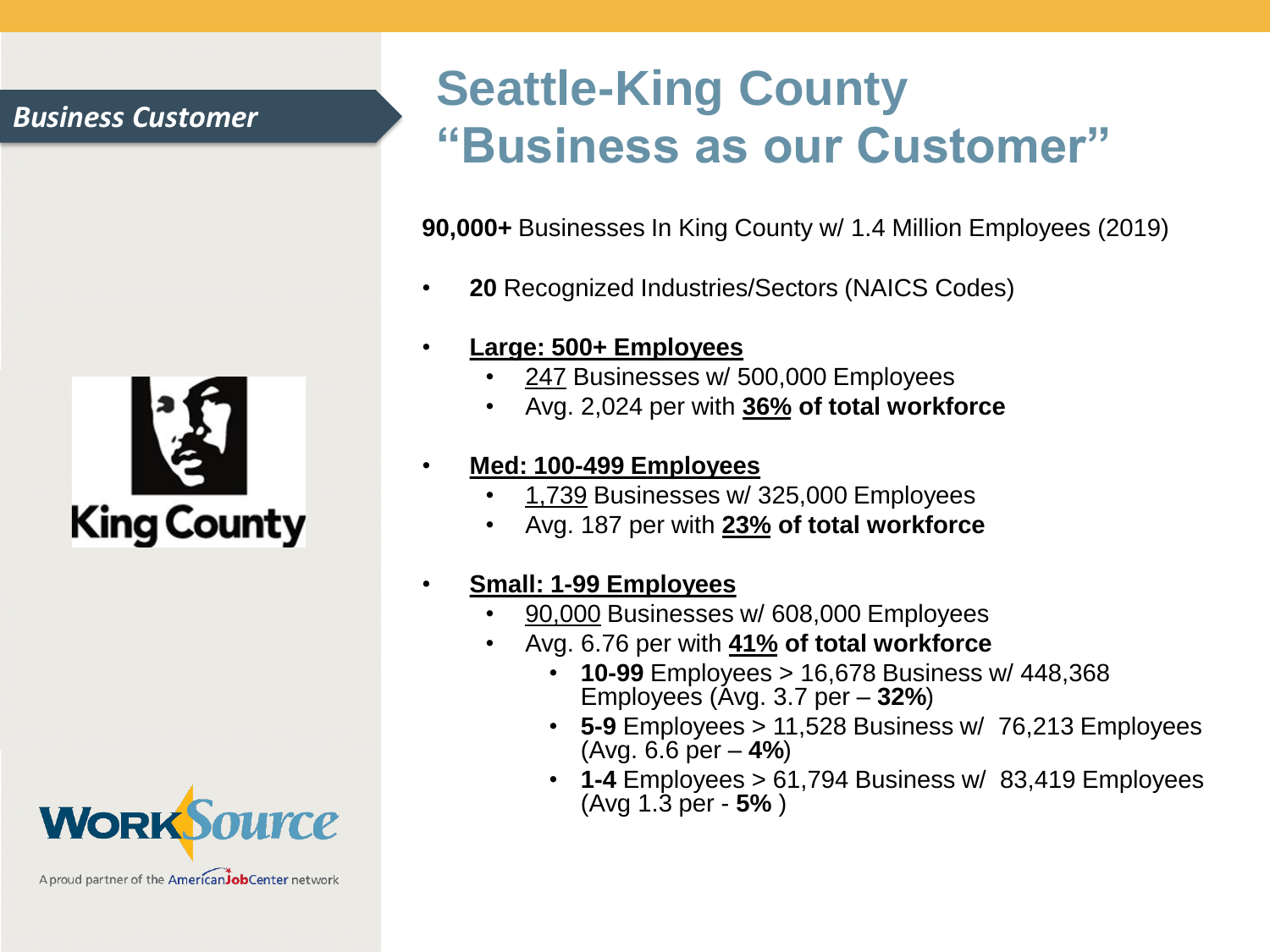



# *What to expect?* **Goals For Today**

• **What tools and resources are available for you to use?**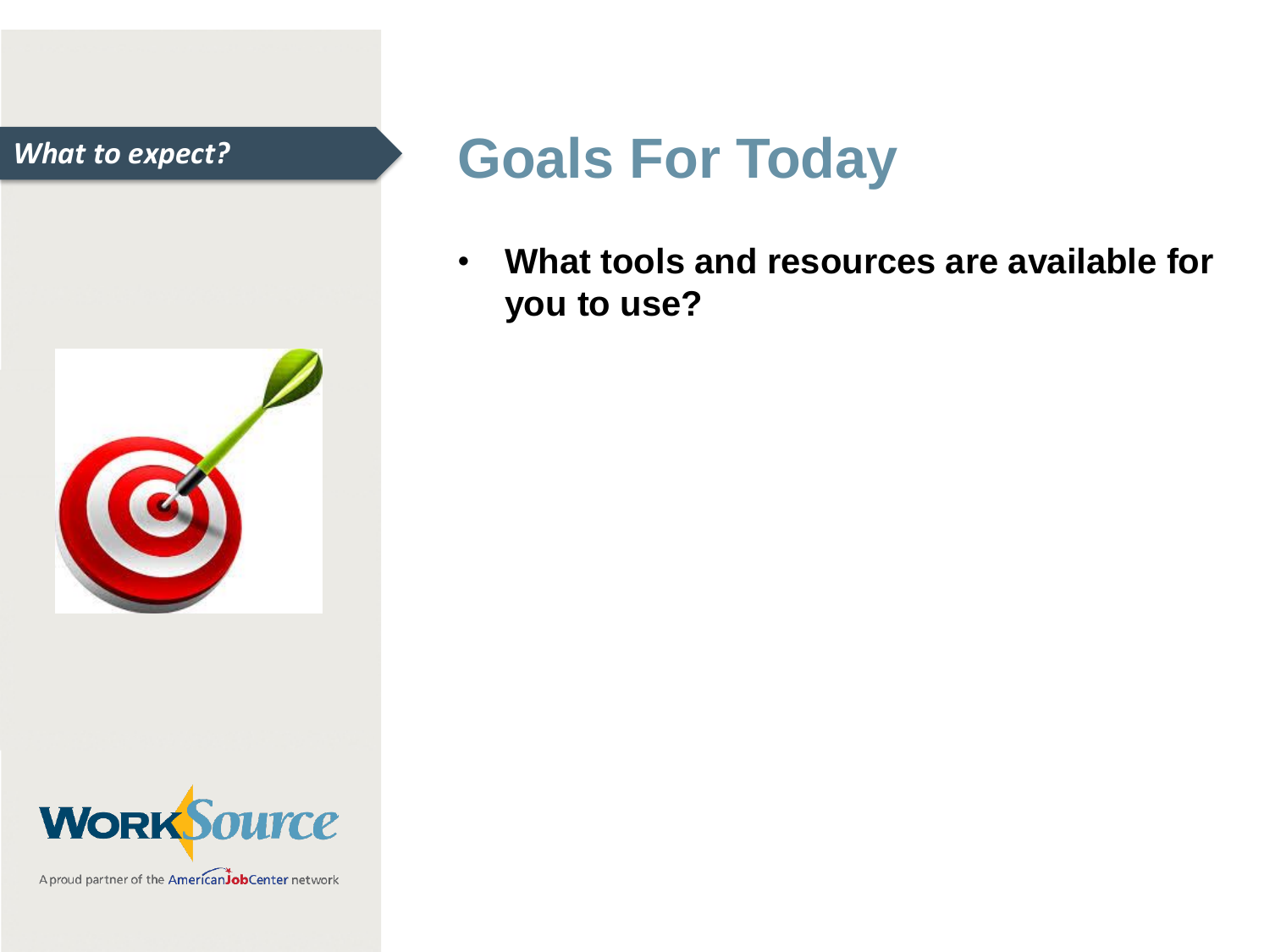

# *Business Support* **Core Business Services**

- **Recruitment**
- **Retention**
- **Reductions**
- **Resources**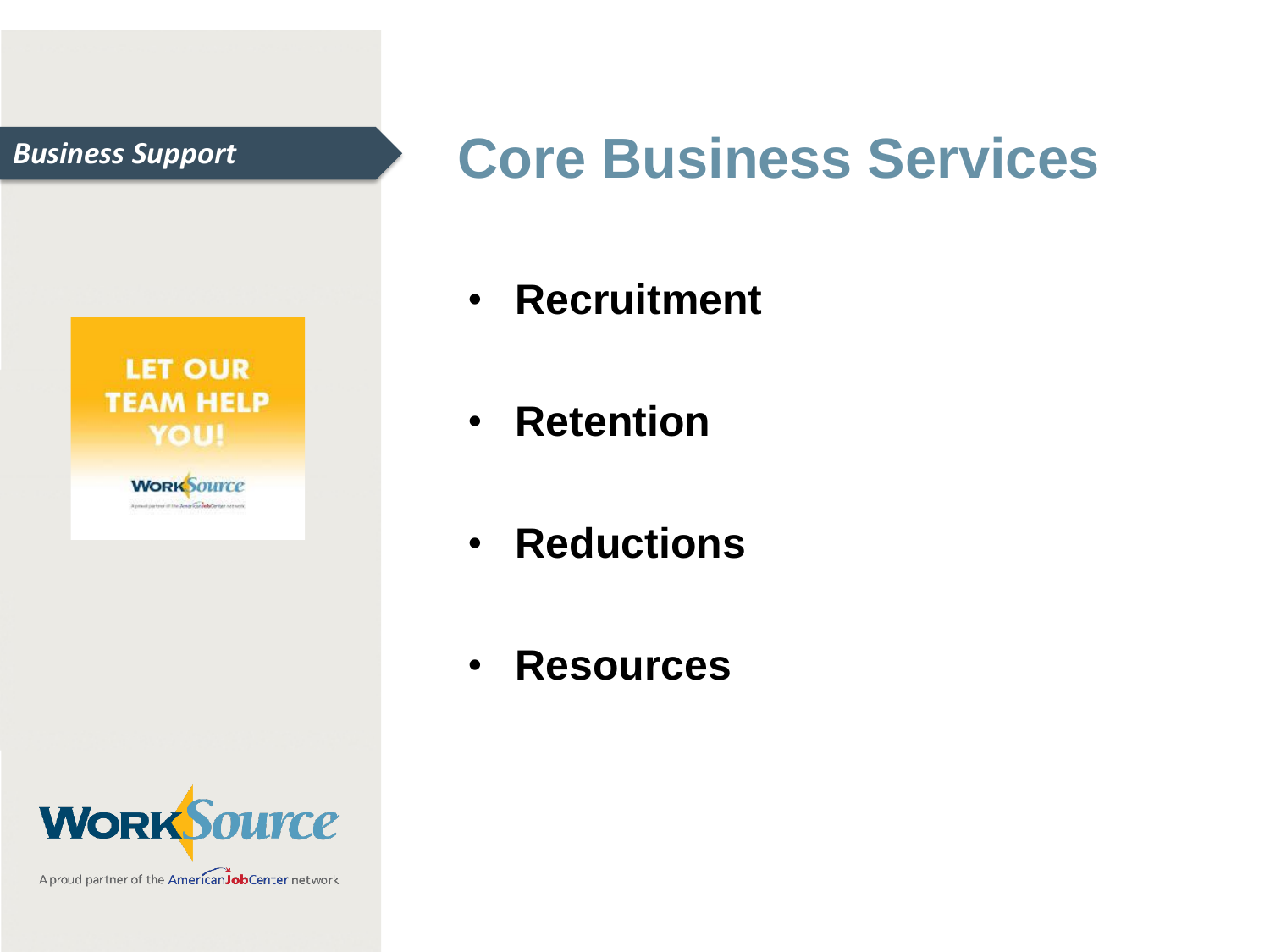

| <b>WORK</b> Source                                                                                                                                                                                                                                                            | Teach thought of pity or Welfasto Uniterpre-<br>The lemalst is an author                                                   | - 3                                             |
|-------------------------------------------------------------------------------------------------------------------------------------------------------------------------------------------------------------------------------------------------------------------------------|----------------------------------------------------------------------------------------------------------------------------|-------------------------------------------------|
| <b>Mr Welchanner</b> -<br><b>Carrer Inch.</b>                                                                                                                                                                                                                                 | Went<br><b>Resources -</b><br><b>Rota</b> -<br>Spatights -                                                                 | <b>CAMARY</b><br><b>Tark June</b><br>Instinuity |
| South Wis total the and origin was today.<br><b>KAntings</b><br>Y Seach frest<br>Current based.<br>Day Well<br><b>Network</b><br>Competition<br><b>Ported Onte</b><br>ALLINE<br><b>Table</b><br>Yesterday<br><b>List June</b><br><b>MEZONS</b><br>Law 12 tout<br>Link Mutines | All jobs in Washington<br>Sympax (Delai) Adversed Syarch G.<br>Ada 5.5 of 1.1 Page 3 of 3                                  | Series February (246)                           |
|                                                                                                                                                                                                                                                                               | Associate Technician<br>Commete Recentevelor 17 Septs, WL 17400021<br>(1) Seley/Wear \$22.00-<br>Ado 6 Folf El Popc'Fall 1 |                                                 |



# **Business Services Program Recruitment**

### **Recruitment**

- ➢ **Post** Opportunities Online
- ➢ **Source** Talent Online
- ➢ **Participate** in Events
	- ➢ Hiring
	- ➢ Informational/Educational
	- ➢ Roundtables/Panels
	- ➢ Mock Interviews
- ➢ **Promote** Employer Hiring Events
- ➢ **Connect** to Local Workforce Partners
	- ➢ WS Onsite Partners
	- ➢ 40+ Connection Site Partners
	- ➢ 100+ Indirect Partners
- ➢ **Use** of a WorkSource Center (2) or Affiliate Office (5)
- ➢ **Support** Workbased Learning Programs and Talent Connections (Targeted Populations)
	- ➢ Apprenticeships, Internships, Job Skills and Customized Training
	- ➢ WDC Programs: OJT and Transitional (WEX)
- ➢ **Assist** with Workplace Diversity and Compliance
	- ➢ OFCCP/VEVRAA/EEO/Affirmative Action Plans
- ➢ **Use** Tax Incentives (WOTC) and Federal Bonding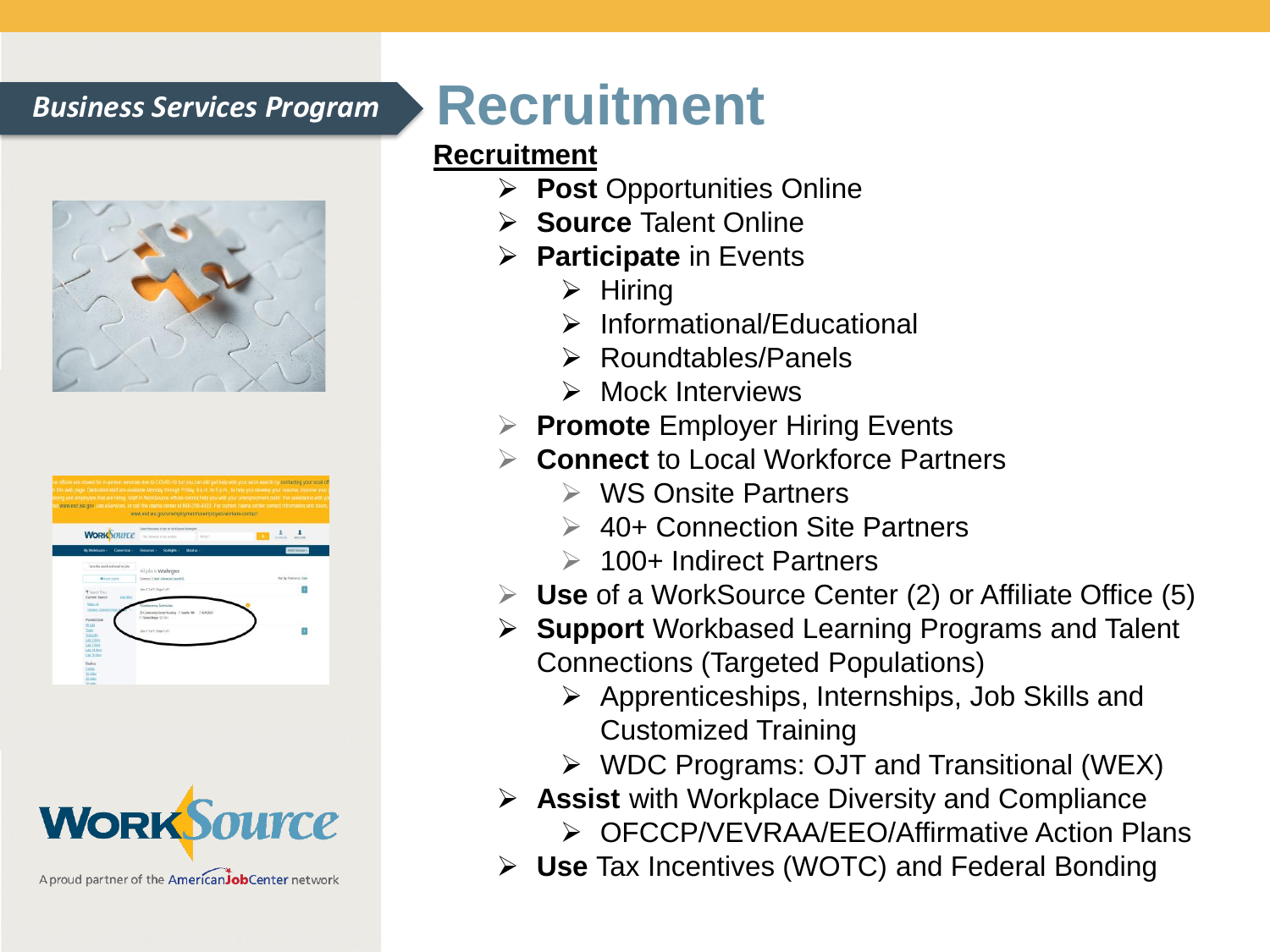## *Business Services Program* **Retention**







A proud partner of the AmericanJobCenter network

### **Retention: Retraining and Layoff Aversion**

- ➢ **SharedWork Program (ESD)**
	- ➢ Be Prepared for Unforeseen Economic Hurdles
- ➢ **Job Skills Program (CTC)**
	- $\triangleright$  AKA Incumbent Worker Training
	- ➢ Training to new/current employees
	- ➢ College and Business Split Cost 50/50
	- $\triangleright$  Round 3 Funds available/grant start 1/1/2022

### ➢ **Customized Training (CTC)**

- $\triangleright$  Training to new/current employees
- ➢ College and Business repay costs over an 18 month period, interest-free.
- $\triangleright$  B&O tax credit equal to 50% of training cost.
- ➢ Community or Technical College to discuss your specific training needs.

### ➢ **Workbased Learning**

 $\triangleright$  Upskill to other positions

### ➢ **Employer Internal Programs**

- ➢ Business Best Practices
- ➢ Career Pathway Programs
	- ➢ Other Occupations and College/Tech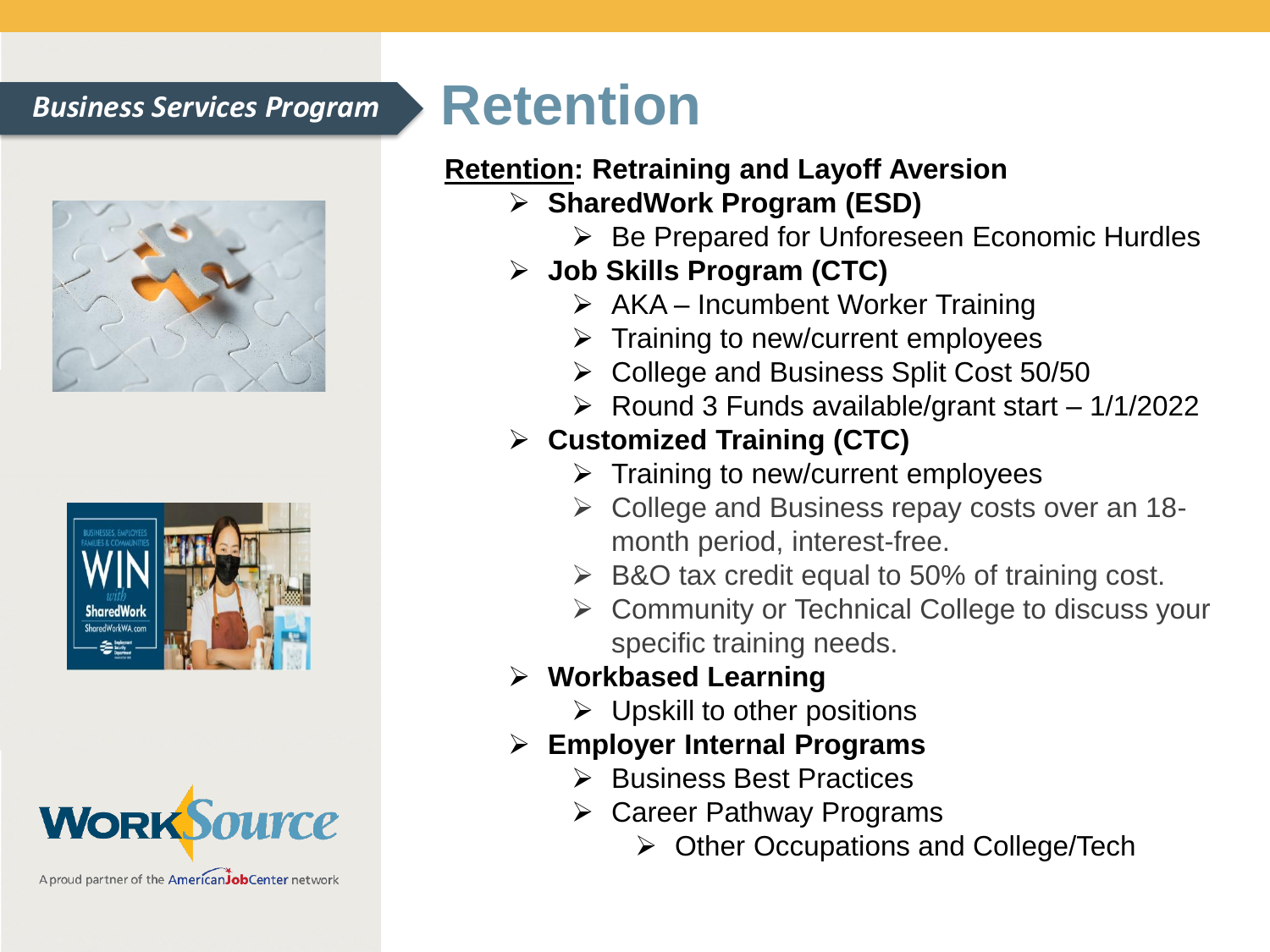

### **LET OUR TEAM HELP** YOU!

**WORK** SOUTCE



A proud partner of the AmericanJobCenter network

# *Business Services Program* **Reductions**

### **Layoff Support :**

- ➢ **For all Employers** and **their Dislocated Workers**
- ➢ **Customized Employer Presentations** 
	- ➢ Virtual or on Location
	- ➢ Based on Number of Employees and Geography
- ➢ **Virtual Dislocated Worker Presentations**
	- ➢ Every Month Via Individual Online Registration
- ➢ **King County Presentation Partners/Representatives**
	- ➢ WorkSource Seattle-King County (Search)
	- ➢ King County Community/Tech Colleges (Retrain)
	- ➢ Employment Security Department (UI)
	- ➢ US Dept of Labor (COBRA)
	- ➢ WA State Labor Council *By Employer Request*

### ➢ **Online Business Resource Page**

- ➢ Assist HR Departments and Business Leaders
- ➢ Types: Temporary, Standby and Furloughs

## ➢ **WARN ACT**

- ➢ Worker Adjustment and Retraining Notification Act (WARN) is a US Labor Law
- $\geq 100+$  employees with 60-day advance notification
- ➢ Support/Navigation: Not an enforcement agency.
- ➢ **Trade Act** 
	- ➢ Worker Retraining for Business Lost Outside US.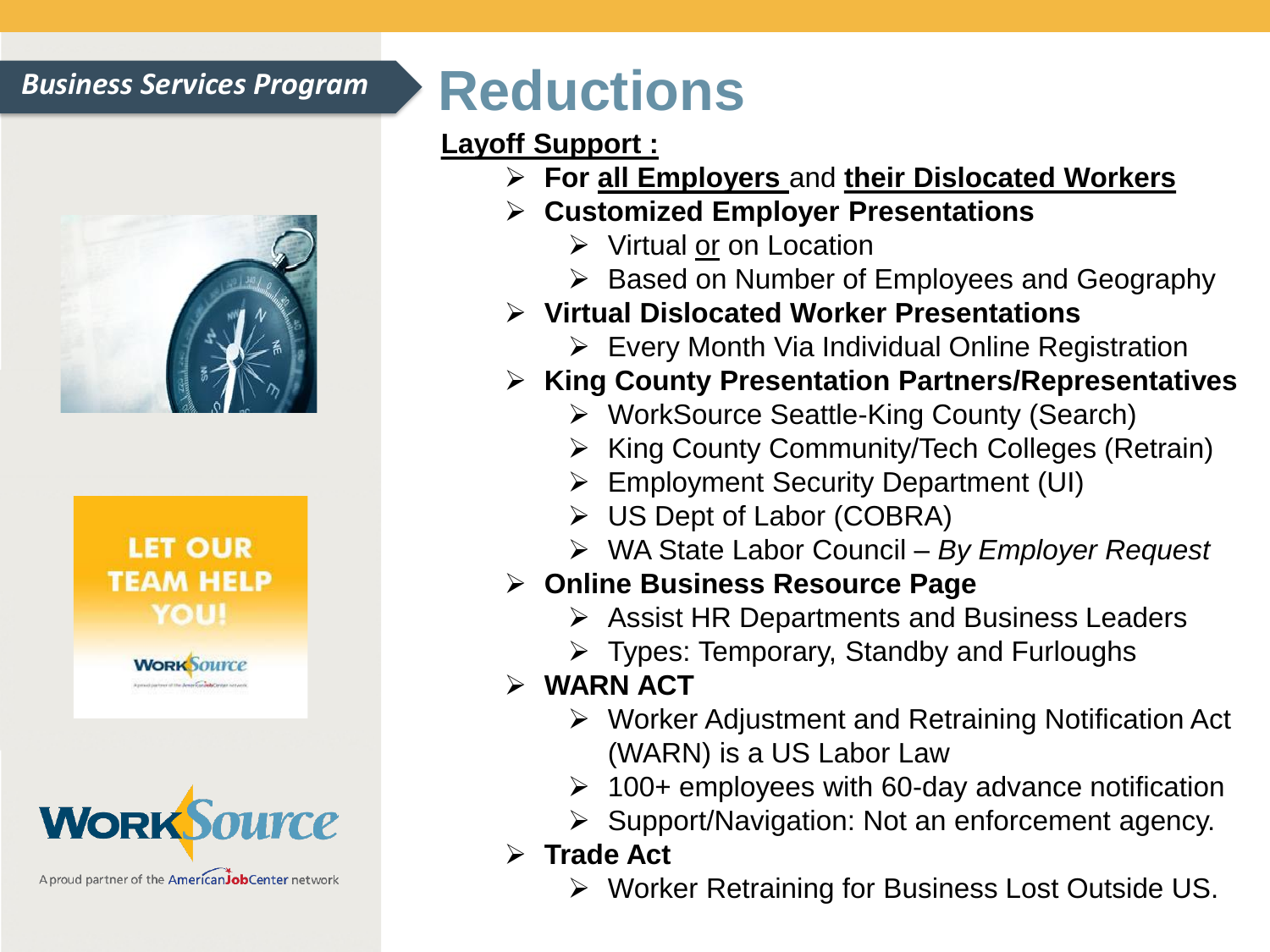## *Business Services Program* **Resources**





**WORK**SOUTCE



A proud partner of the American Job Center network

### **Labor Market and Wages**

- ➢ Labor Market and Competitive Data
- ➢ US BLS (COLA and Economic Data)

### **Business Resources**

- ➢ Small Business Assistance and Funding
- ➢ Employment Law
- ➢ State Workplace Programs
- ➢ Workplace Health and Safety
- $\triangleright$  Tax Reports and Info
- ➢ HR Tools and Resources
- ➢ Chambers of Commerce
	- ➢ [WA State Department of Commerce](https://www.commerce.wa.gov/)
	- ➢ [Small Business Flex Fund](https://smallbusinessflexfund.org/)
	- ➢ [Small Business Services](https://www.commerce.wa.gov/growing-the-economy/business-services/)

*[www.worksourceskc.org/business-services](http://www.worksourceskc.org/business-services)*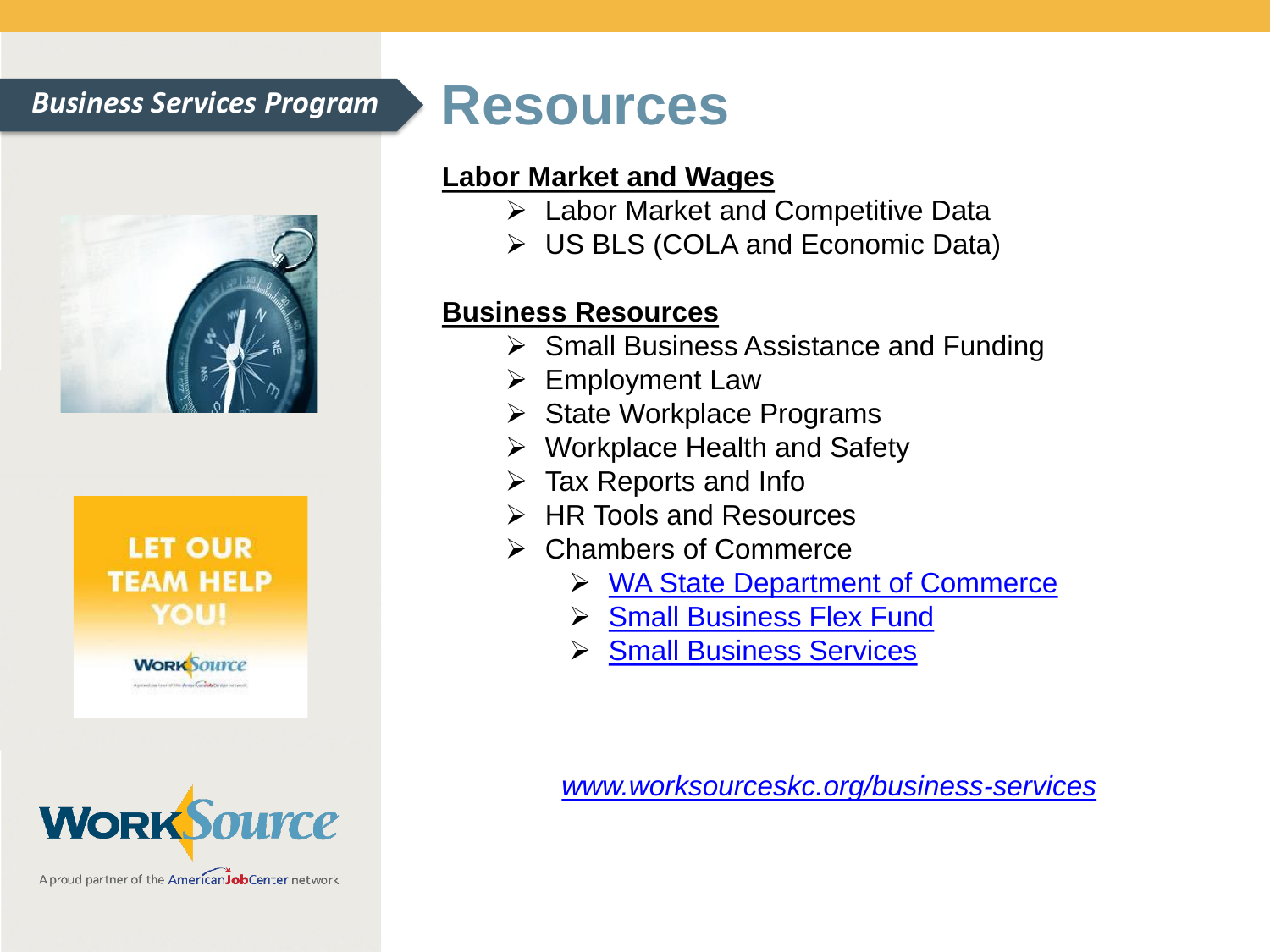



# *What to expect?* **Questions**

- **Review**
	- ➢ **What is WorkSource?**
	- ➢ **Available Programs, Tools and Resources**